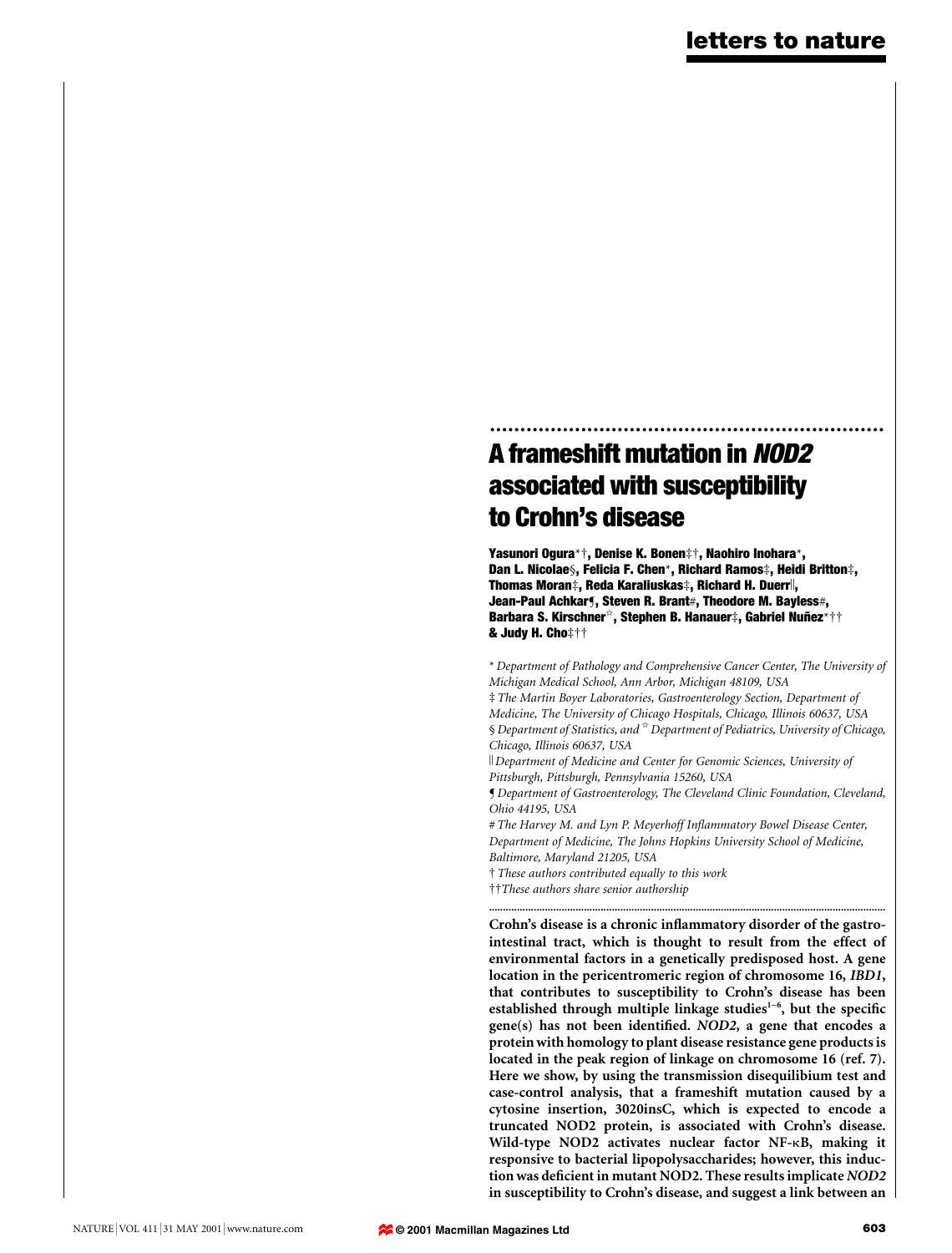innate immune response to bacterial components and development of disease.

The idiopathic inflammatory bowel diseases (IBDs), which include Crohn's disease (CD) and ulcerative colitis, are chronic disorders of the gastrointestinal tract with unknown aetiology, and with a combined prevalence of about 150–200 cases per 100,000 in western countries<sup>8,9</sup>. Although the aetiology of IBD is unknown, an abnormal inflammatory response directed against enteric microflora in a genetically susceptible host has been proposed $^{10}$ . Familial clustering of disease and studies of twins strongly suggest that IBD, and in particular CD, is a genetic disorder $11$ . Genome-wide searches for IBD-susceptibility genes have resulted in the identification of several loci for CD and/or ulcerative colitis, most notably for CD, in the pericentromeric region of chromosome 16  $(IBD1)^{1-6}$ .

NOD2 has structural homology with both the apoptosis regulators Apaf-1/Ced-4 and a class of plant disease resistant (R) gene products<sup>7</sup>. Like the latter gene products, NOD2 comprises an amino-terminal effector domain, a nucleotide-binding domain and leucine-rich repeats (LRRs) (ref. 7). NOD2 has been mapped to chromosome 16q12 (ref. 7) and is tightly linked to markers D16S3396, D16S416 and D16S419 (Fig. 1a) $-$ a site that precisely overlaps with IBD1 (ref. 1). Given the genomic localization and the role of NOD proteins in recognizing bacterial components $12$ , we thought that NOD2 might function as a susceptibility gene for CD.

The 12-exon genomic organization of the NOD2 gene was determined by aligning the complementary DNA sequence  $(AF178930)$  with one genomic bacterial artificial chromosome (BAC) clone, RPI11-327F22 (AC007728) (Fig. 1a). All coding exons and flanking introns were sequenced in 12 affected individuals from pure CD families with increased linkage scores at D16S3396, as well as in 4 case controls. In three CD patients, a cytosine insertion was observed in exon 11 at nucleotide 3020 (3020insC) (Fig. 1b). 3020insC resulted in a frameshift at the second nucleotide of codon 1007 (Fig. 1b), and a Leu1007 $\rightarrow$ Pro substitution in the tenth LRR, followed by a premature stop codon (Fig. 1c). The predicted truncated NOD2 protein contained 1,007 amino acids instead of the 1,040 amino acids of the wild-type NOD2 protein (Fig. 1d ).

We used an allele-specific polymerase chain reaction (PCR) assay (Fig. 2) to type 3020insC in IBD families and case controls. Analysing only one CD patient per independent family, we observed preferential transmission (Table 1) from heterozygous parents to affected children of 3020insC (39 transmissions and 17 nontransmissions;  $P = 0.0046$ ). Analysing all independent nuclear families by sib-TDT (ftp://lahmed.stanford.edu/pub/aspex/index. html), the empirical P value was similar,  $P = 0.0007$ . As expected from linkage studies<sup>2,5</sup>, no preferential transmission of 3020insC was observed among families with ulcerative colitis (data not shown). As 365 of the 416 independent CD families have several affected individuals, the applicability of these associations to the more common, sporadic cases requires further study.

Additional support for association to CD was provided by case-



Figure 1 Identification of a frameshift NOD2 mutation in affected individuals from CD families. a, Physical map of the region of interest at 16q12. Approximate positions of chromosomal and genetic markers are based on ref. 22. The human genomic BAC clone RP11-32722 contains the NOD2 gene and markers stSG46415 and SGC32374. The exon-intron organization of the human NOD2 gene is shown underneath. **b**, DNA sequence electropherograms (exon 11) from control and three affected individuals from CD families. Patients from families 1 and 6 are heterozygous, whereas the patient from family 7 is homozygous for 3020insC. The cytosine insertion is indicated by an arrow.

c, Nucleotide and predicted amino-acid sequence of exon 11 and flanking introns from wild-type control and patients with 3020Cins. The exon sequence is shown in bold. The site of 3020insC is indicated by an arrow. Residue (W) indicates that a nucleotide from exon 12 contributes to the codon. **d**, Domain structure of NOD2, illustrating the site of protein truncation. Caspase-recruitment domains (CARDs), the nucleotide-binding domain (NBD) and ten LRRs are shown. Residues of the tenth LRR are underlined. Numbers indicate residue positions.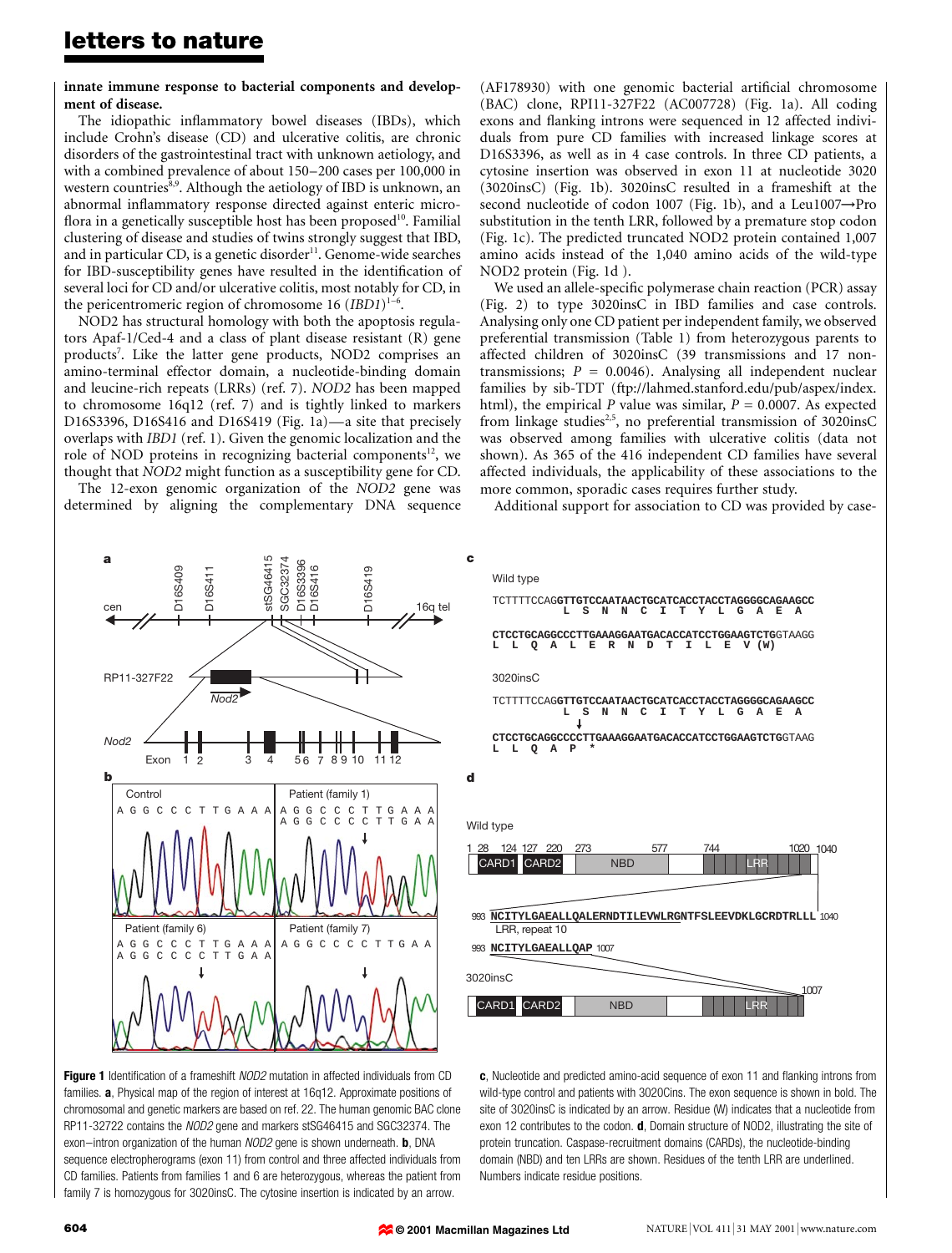Table 1 TDT demonstrates preferential transmission of the 3020insC to CD patients

|                                                          | One CD patient per family |                    |           | All CD patients |                    |
|----------------------------------------------------------|---------------------------|--------------------|-----------|-----------------|--------------------|
| Source                                                   | Transmitted               | Not<br>transmitted | $P$ value | Transmitted     | Not<br>transmitted |
| Univ. of Chicago<br>Johns Hopkins<br>Univ. of Pittsburgh | 4<br>14                   | З                  |           | 32<br>10<br>26  | 16<br>8<br>9       |
| T∩tal                                                    | 39                        |                    | N 0046    | 68              | 33                 |

control analysis, in which, using one CD individual per independent family, the 3020insC allele frequency among all CD groups was 8.2% (Table 2). The allele frequencies of 3020insC were comparable among Jewish (8.4%) and non-Jewish Caucasians (8.1%). Among case controls (Table 2), the allele frequency in four separate Caucasian cohorts of 4.0% was significantly lower than in CD patients ( $P = 0.0018$ , by large-sample approximations to a twosample binomial test). The allele frequency of the 3020insC among 182 unrelated ulcerative colitis patients was 3.0%, and was significantly lower than the frequency among CD patients ( $P = 0.0010$ ). The genotype frequencies of 3020insC in unrelated CD individuals were 11 homozygotes, 46 heterozygotes and 359 wild-type homozygotes.

Among case controls, there were 23 heterozygous individuals, with the remaining being wild-type homozygotes. The genotyperelative risk (GRR) for heterozygous and homozygous 3020insC was 1.5 and 17.6, respectively, as compared with wild-type controls. Given its frequency, 3020insC is unlikely to account completely for the observed evidence of linkage at IBD1, and other variants of NOD2 may confer additional disease risk. For example, two singlenucleotide polymorphisms in NOD2 have been identified, 2722G $\rightarrow$ C (Gly908 $\rightarrow$ Arg) and 2104C $\rightarrow$ T (Arg702Trp), which are highly associated with CD by the transmission disequilibrium test (data not shown). Furthermore, other susceptibility genes might also be present in this broad region $1-6$  of linkage on chromosome 16.

NOD2 has been shown to activate NF-kB and to confer responsiveness to bacterial lipopolysaccharides<sup>7,12</sup>. To test the ability of wild-type and mutant NOD2 to activate NF-kB, human embryonic kidney (HEK) 293T cells were transiently co-transfected with wildtype or 3020insC plasmids and an NF-kB reporter construct. In the absence of lipopolysaccharide (LPS), expression of both wild-type and mutant NOD2 induced activation of NF-kB (Fig. 3a). Notably, equivalent levels of wild-type and mutant NOD2 protein expression (as assessed by immunoblotting of total lysates) resulted in similar levels of NF-kB activation (Fig. 3a).



Figure 2 Determination of transmission of the 3020insC mutation in a CD family by allelespecific PCR. Multiplex PCR was used to generate a nonspecific 533-bp product, along with allele-specific amplicons: a 319-bp fragment (wild type) and a 214-bp fragment (3020insC). In this family, both parents (lanes 1 and 4) are heterozygous for 3020insC, whereas both children (lanes 2 and 3) have CD and are homozygous for 3020insC. Lane 5, wild-type control; lane 6, pBR322 DNA MspI markers. Numbers on the right indicate the size of fragments.

| Table 2 Allele frequency of 3020insC in unrelated Crohn's disease patients |
|----------------------------------------------------------------------------|
| and controls                                                               |

| Crohn's disease                                          |                  | Case controls      |                                                         |                      |                          |
|----------------------------------------------------------|------------------|--------------------|---------------------------------------------------------|----------------------|--------------------------|
| Source                                                   | Sample<br>size   | $3020$ ins $C^*$   | Source                                                  | Sample<br>size       | $3020$ ins $C^*$         |
| Univ. of Chicago<br>Johns Hopkins<br>Univ. of Pittsburgh | 212<br>88<br>116 | 7.3<br>6.8<br>10.8 | Chicago<br><b>Baltimore</b><br>San Francisco<br>Germany | 65<br>46<br>81<br>94 | 3.8<br>3.2<br>3.1<br>5.3 |
| Total                                                    | 416              | 82                 |                                                         | 287                  | 4 N                      |

............................................................................................................................................................................. For analysis, one CD patient was selected from 416 independent families. the difference in allelic frequency between CD patient and control was significant ( $P = 0.0018$ , by the large sample approximations to a two sample binomial test). \* Per cent allele frequency.

Like NOD2, cytosolic plant disease resistant proteins have carboxy-terminal LRRs that are critical for the recognition of pathogen components and induction of pathogen-specific responses<sup>13-15</sup>. We therefore compared the ability of wild-type and mutant NOD2 proteins to induce NF-kB activity in response to LPS. Because overexpression of NOD2 induces potent NF-kB activation (Fig. 3a), we transfected the cells with low amounts of wild-type and mutant